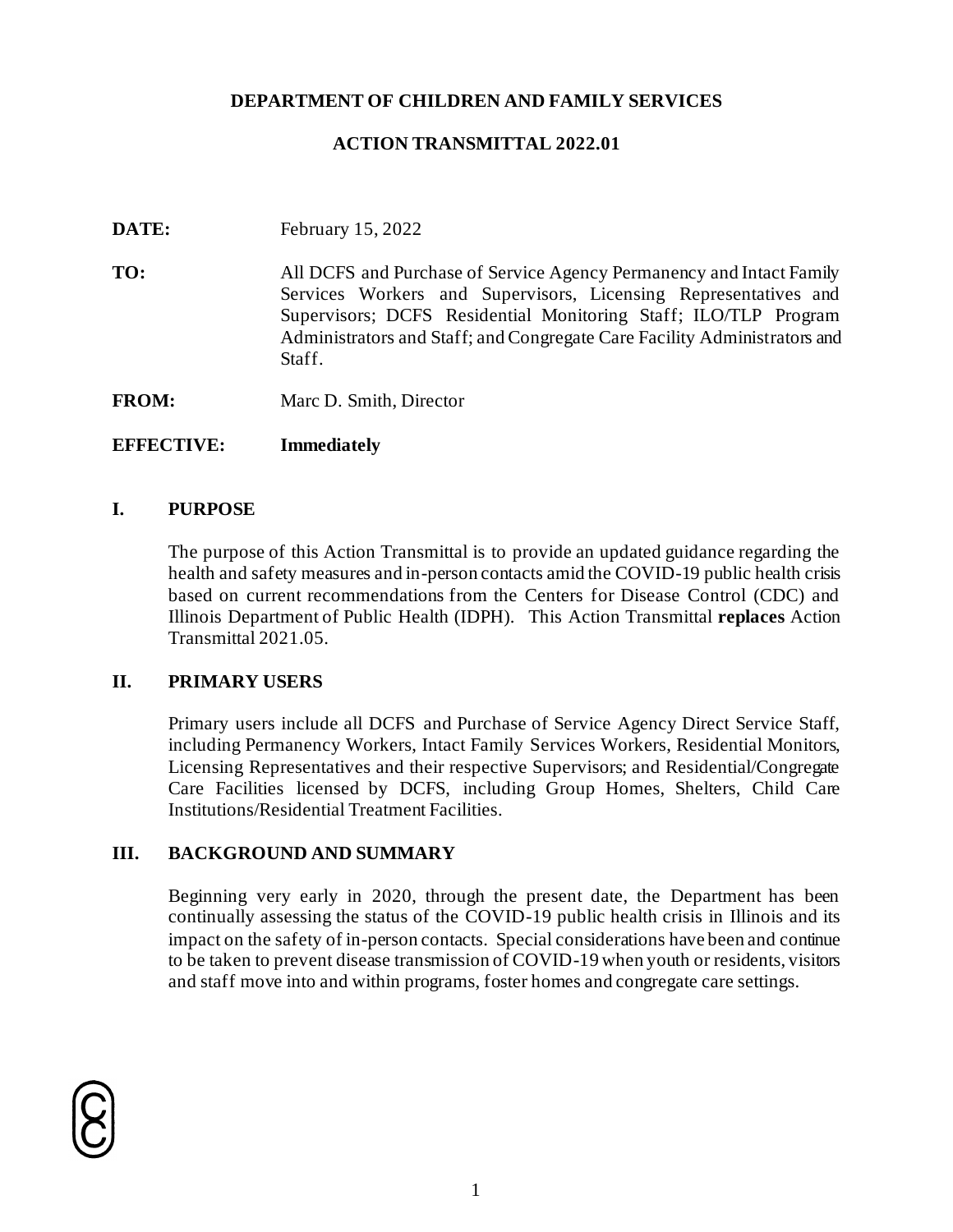# **IV. DEFINITIONS**

"Exposure" means contact with someone infected with SARS-CoV-2, the virus that causes COVID-19, in a way that increases the likelihood of getting infected with the virus. <sup>1</sup>

"Close contacts" means someone who was less than 6 feet away from an infected person (laboratory confirmed or a clinical diagnosis) for a cumulative total of 15 minutes or more over a 24-hour period, for example, three individual 5-minute exposures for a total of 15 minutes. An infected person can spread COVID-19 starting 2 days before the person has any symptoms, or for asymptomatic people 2 days before the positive specimen collection date. 2

"Isolation" is a strategy used to separate people with confirmed or suspected COVID-19 from those without COVID-19. 3

"Quarantine" is a strategy used to prevent transmission of COVID-19 by keeping people who have been in close contact with someone with COVID-19 apart from others.<sup>4</sup>

# **V. INSTRUCTIONS – Health and Safety Measures**

The Department continues to monitor, and update guidance based on current recommendations from the Centers for Disease Control (CDC) and Illinois Department of Public Health (IDPH) to meet the needs of children and families served as well as continuing to meet emergency and critical needs as they arise. The instructions that follow provide enhanced guidance under the current conditions of COVID-19 cases across the state:

### **a) Personal Protective Equipment (PPE)**

The health and safety of the children and families served as well as our partners and workforce are of the utmost importance. Personal Protective Equipment (PPE) continues to be made available, to all DCFS staff*,* and can be ordered for all DCFS offices. Purchase of Service agencies may be assisted by DCFS in securing PPE supplies as needed.

Permanency Workers are encouraged to continue to carry additional PPE at all times to ensure that every adult and child, over 2 years of age and developmentally able, wears a mask for the duration of in-person contacts. Staff should follow IDPH guidelines, regarding masking.

<sup>1</sup> Quarantine and Isolation Definitions Updated January 20, 2022 https://www.cdc.gov/coronavirus/2019 ncov/yourhealth/quarantine-isolation.html#quarantine

<sup>&</sup>lt;sup>2</sup> Appendix A Glossary of Key Terms Updated January 4, 2022 https://www.cdc.gov/coronavirus/2019ncov/php/contact-tracing/contact-tracing-plan/appendix.html#Key-Terms.

<sup>&</sup>lt;sup>3</sup> CDC Guidance on Quarantine and Isolation Updated January 20, 2022. [https://www.cdc.gov/coronavirus/2019](https://www.cdc.gov/coronavirus/2019-ncov/your-health/quarantine-isolation.html) [ncov/your-health/quarantine-isolation.html](https://www.cdc.gov/coronavirus/2019-ncov/your-health/quarantine-isolation.html)

<sup>&</sup>lt;sup>4</sup> CDC Guidance on Quarantine and Isolation Updated January 20, 2022. [https://www.cdc.gov/coronavirus/2019](https://www.cdc.gov/coronavirus/2019-ncov/your-health/quarantine-isolation.html) [ncov/your-health/quarantine-isolation.html](https://www.cdc.gov/coronavirus/2019-ncov/your-health/quarantine-isolation.html)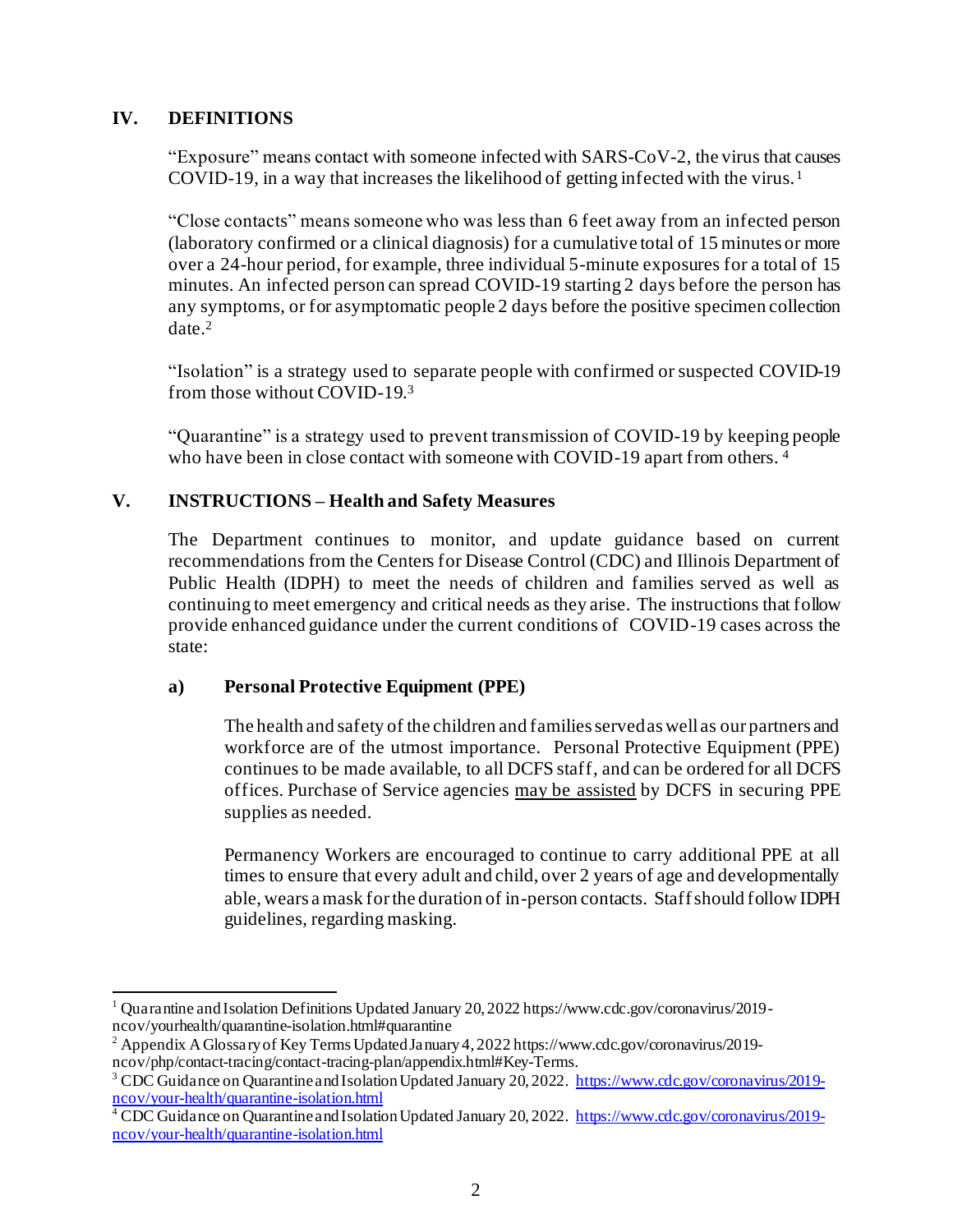Congregate settings should continue to update their agency visitation policies to reflect IDPH guidance. These written guidelines should include the agency's response regarding any person(s) refusal to wear a mask. This guidance should include a short, easy-to-read fact sheet on visitation policy for residents and visitors. The agency should distribute the visitation policy to residents and post the visitation policy on the facility's website.

# **b) Quarantine** 5

*Calculating quarantine:* The date of your exposure is considered day 0**.** Day 1 is the first full day after your last contact with a person who has had COVID-19.

# **1)** *If you were exposed and are NO[T up-to-date](mailto:https://www.cdc.gov/coronavirus/2019-ncov/vaccines/stay-up-to-date.html) on COVID-19 vaccinations, CDC recommends that:*

- A) For at least 5 full days: stay at home and quarantine; wear a wellfitted mask if you must be around others in your home; and get tested at least 5 days after you last had close contact with someone with COVID-19 even if you do not develop symptoms.
	- i) If unable to quarantine, wear a well-fitting mask for 10 days when around others at home and in public.
	- ii) If unable to wear a mask when around others, continue to quarantine for 10 days. Avoid household members and others who are immunocompromised or at high risk for severe disease and other high-risk settings until after at least 10 days.
	- iii) Do not travel during the 5-day quarantine period. Before traveling, get tested and make sure the test result is negative if asymptomatic. If unable to test, delay travel until 10 days after the last close contact. If travel must occur before the 10 days are completed, wear a well-fitting mask when around others for the entire duration of travel during the 10 days. If unable to wear a mask, do not travel during the 10 days.
- B) Until 10 days after you last had close contact with someone with COVID-19:
	- a. Wear a well-fitted mask for 10 full days any time you are around others inside your home or in public; do not go to places where you are unable to wear a mask; avoid travel; and avoid being around people who are a[t high risk.](mailto:https://www.cdc.gov/coronavirus/2019-ncov/need-extra-precautions/index.html)

<sup>5</sup> CDC Guidance on Quarantine and Isolation Updated January 20, 2022. https://www.cdc.gov/coronavirus/2019 ncov/your-health/quarantine-isolation/html#quarantine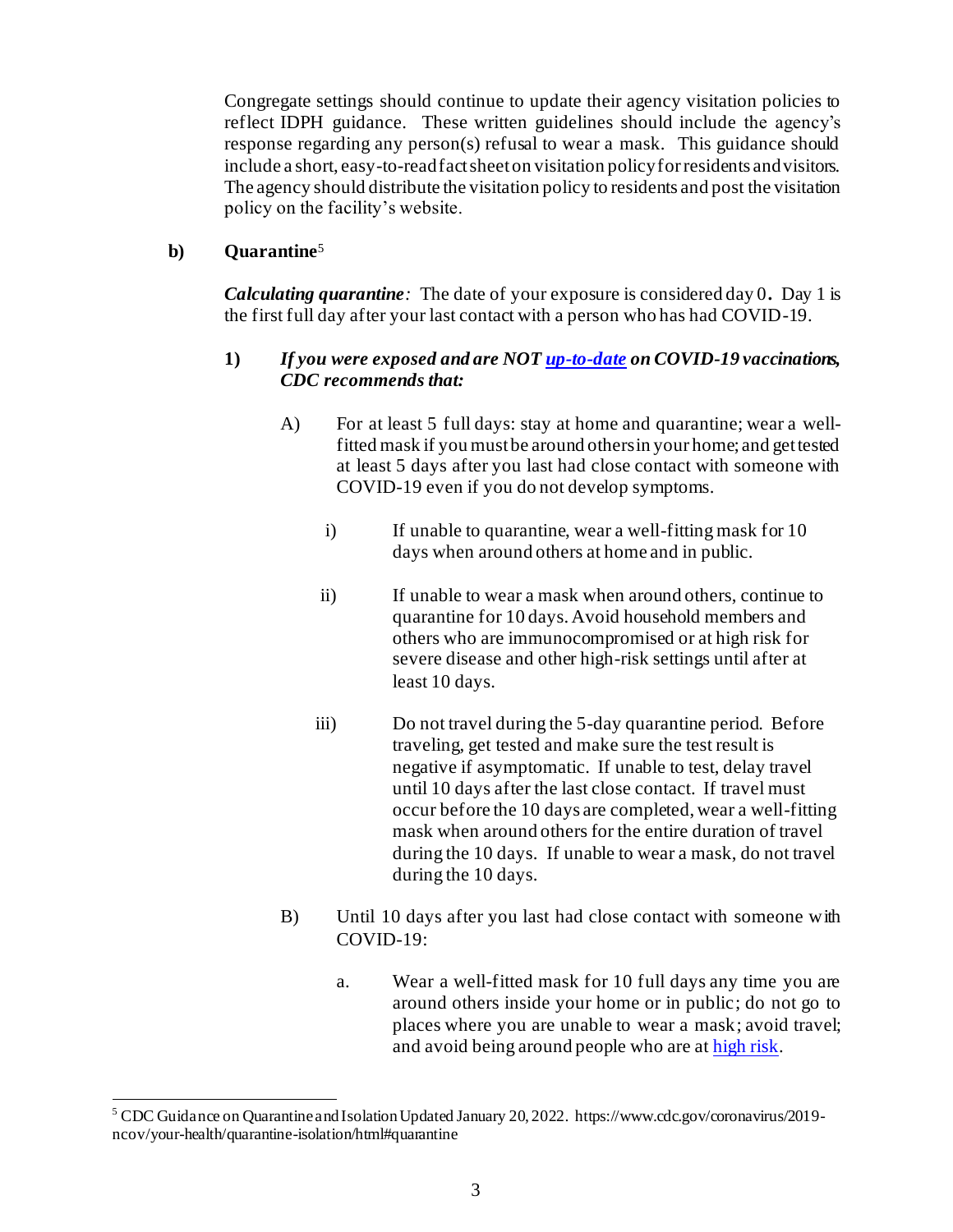- b. Watch for symptoms, including fever (100.4◦F or greater), cough, shortness of breath, or othe[r COVID-19 symptoms](mailto:https://www.cdc.gov/coronavirus/2019-ncov/symptoms-testing/symptoms.html).
- c. If you develop symptoms isolate immediately and get tested. Continue to stay home until you know the results and wear a well-fitted mask around others. If you test positive, follow isolation recommendations.
- d. If you do not develop symptoms:
	- i) If you test negative, you can leave your home, but continue to wear a well-fitting mask when around others at home and in public until 10 days after your last close contact with someone with COVID-19.
	- ii) If you test positive, you should isolate for at least 5 days from the date of your positive test (if you do not have symptoms). If you do develop COVID-19 symptoms, isolate for at least 5 days from the date your symptoms began (the date the symptoms started is day 0). Follow recommendations in the isolation section below.
	- iii) If you are unable to get a test 5 days after last close contact with someone with COVID-19, you can leave your home after day 5 if you have been without COVID-19 symptoms throughout the 5-day period. Wear a well-fitting mask for 10 days after your date of last close contact when around others at home and in public.
	- iv) Avoid people who are immunocompromised or at high risk for severe disease, and nursing homes and other high-risk settings, until after at least 10 days.

### **2)** *If you were exposed to COVID-19 and are [up-to-date](mailto:https://www.cdc.gov/coronavirus/2019-ncov/vaccines/stay-up-to-date.html) on COVID-19 vaccinations, CDC recommends that:*

- A) You do not need to stay home unless you develop symptoms.
- B) Even if you do not develop symptoms, get tested at least 5 days after you last had close contact with someone with COVID-19.
- C) Take precautions until day 10: wear a well-fitted mask for 10 full days any time you are around others inside your home or in public. Do not go to places where you are unable to wear a mask. Avoid travel. Avoid being around people who are a[t high risk.](mailto:https://www.cdc.gov/coronavirus/2019-ncov/need-extra-precautions/index.html)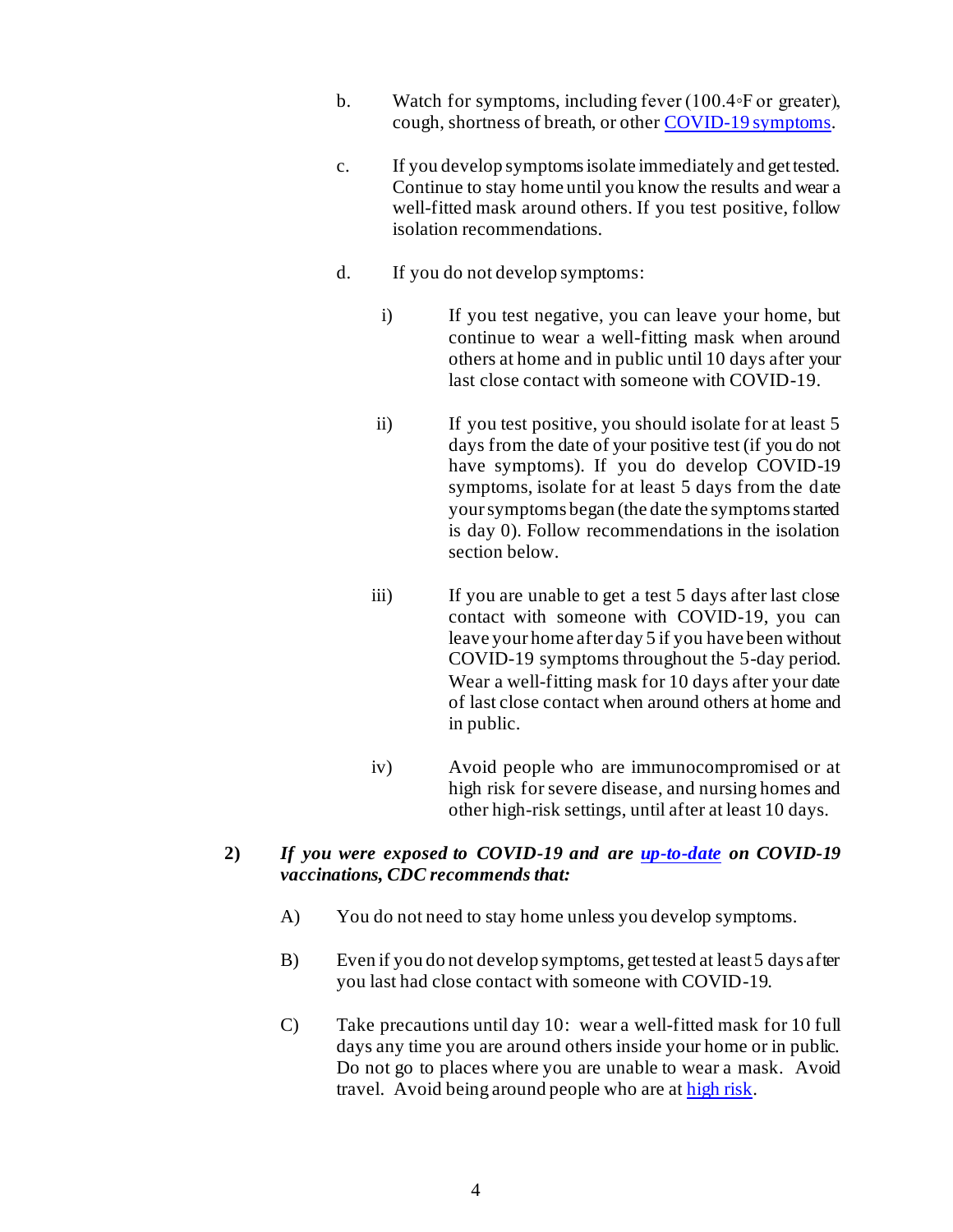- D) Watch for symptoms until 10 days after you last had close contact with someone with COVID-19, including fever (100.4◦F or greater), cough, shortness of breath, or othe[r COVID-19 symptoms](mailto:https://www.cdc.gov/coronavirus/2019-ncov/symptoms-testing/symptoms.html).
- E) If you develop symptoms isolate immediately and get tested. Continue to stay home until you know the results and wear a wellfitted mask around others. If you test positive, follow isolation recommendations.

# **3)** *If you were exposed to COVID-19 and had confirmed COVID-19 within the past 90 days (you tested positive using a viral test), CDC recommends that:*

- A) You do not need to stay home unless you develop symptoms.
- B) Take precautions until day 10: wear a well-fitted mask for 10 full days any time you are around others inside your home or in public. Do not go to places where you are unable to wear a mask. Avoid travel. Avoid being around people who are a[t high risk.](mailto:https://www.cdc.gov/coronavirus/2019-ncov/need-extra-precautions/index.html)
- C) Watch for symptoms until 10 days after you last had close contact with someone with COVID-19, including fever (100.4◦F or greater), cough, shortness of breath, or othe[r COVID-19 symptoms](mailto:https://www.cdc.gov/coronavirus/2019-ncov/symptoms-testing/symptoms.html).
- D) If you develop symptoms isolate immediately and get tested. Continue to stay home until you know the results and wear a wellfitted mask around others. If you test positive, follow isolation recommendations.

### **4)** *Quarantine in high-risk congregate settings.*

In certain congregate settings that have high risk of secondary transmission, the CDC recommends a 10-day quarantine for residents, regardless of vaccination and booster status. During periods of critical staffing shortages, facilities may consider shortening the quarantine period for staff to ensure continuity of operations. Decisions to shorten quarantine in these settings should be made in consultation with state and local health departments and should take into consideration the context and characteristics of the facility. CDC's setting-specific guidance provides additional recommendations for these settings.<sup>6</sup>

<sup>6</sup> CDC Guidance on Quarantine and Isolation Updated January 20, 2022[. https://www.cdc.gov/coronavirus/2019](https://www.cdc.gov/coronavirus/2019-ncov/your-health/quarantine-isolation.html) [ncov/your-health/quarantine-isolation.html](https://www.cdc.gov/coronavirus/2019-ncov/your-health/quarantine-isolation.html)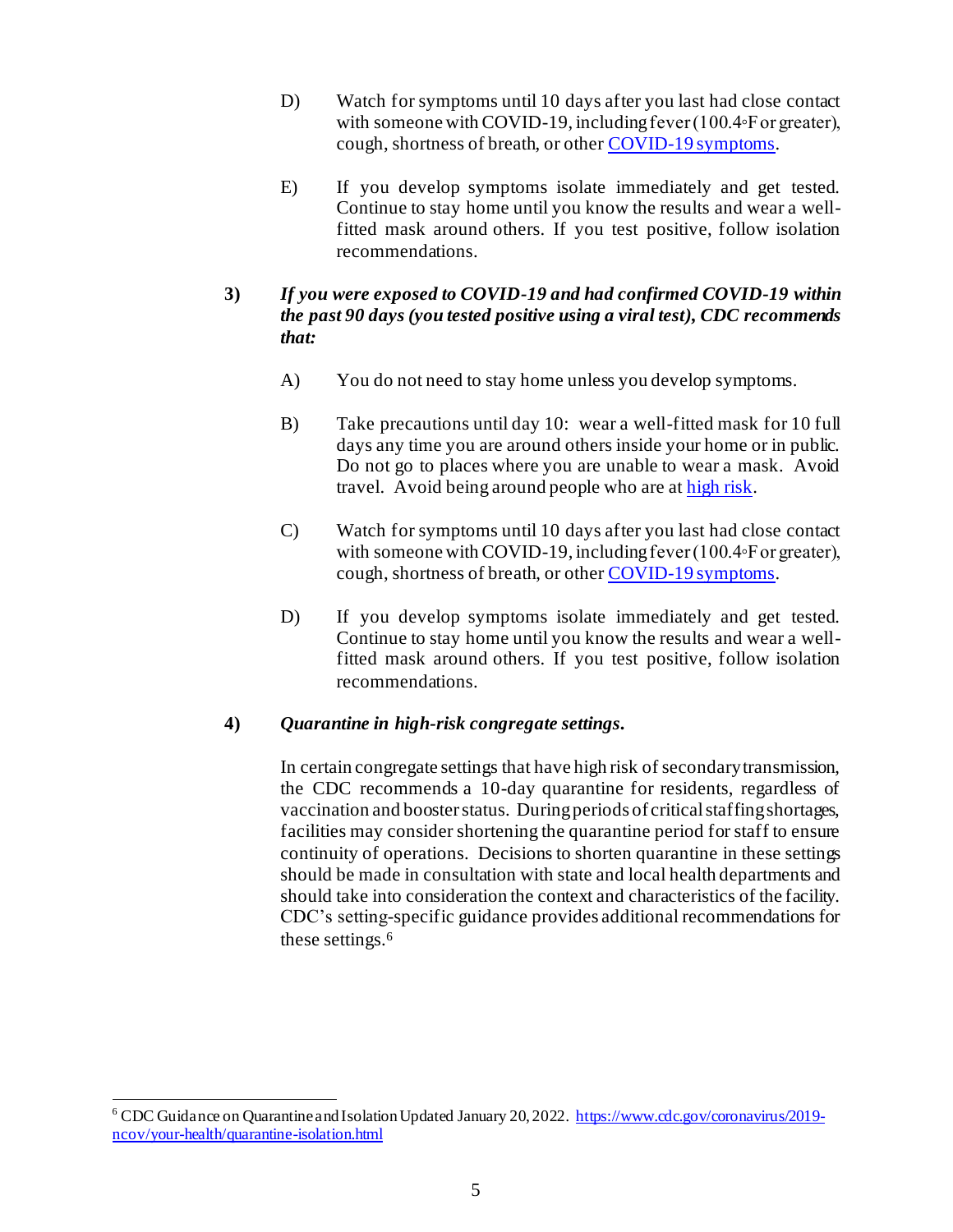# **c) Isolation**. 7

*Calculating isolation*: Day 0 is your first day of symptoms or a positive viral test. Day 1 is the first full day after your symptoms developed or your test specimen was collected. If you have COVID-19 or have symptoms, isolate for at least 5 days.

If you tested positive for COVID-19 or have symptoms, regardless of vaccination status:

- 1) Stay home for at least 5 days and isolate from others in your home.
	- A) If possible, stay in a separate room and use a separate bathroom.
	- B) Do not share personal household items, like cups, towels, and utensils.
	- C) Do not travel.
- 2) Wear a well-fitted mask if you must be around others in your home.
- 3) Ending isolation
	- A) If you had symptoms: end isolation after 5 full days if you are feverfree for 24 hours (without the use of fever-reducing medication) and your symptoms are improving. If you continue to have fever or your other symptoms have not improved after 5 days of isolation, you should wait to end your isolation until you are fever-free for 24 hours without the use of fever-reducing medication and your other symptoms have improved.
	- B) If you did not have symptoms: end isolation after at least 5 full days after your positive test.
	- C) If you were severely ill with COVID-19: you should isolate for at least 10 days. Consult your doctor before ending isolation.
- 4) Take precautions until day 10:
	- A) Wear a well-fitted mask for 10 full days any time you are around others inside your home or in public. Do not go places where you are unable to wear a mask.
	- B) Avoid travel.
	- C) Avoid being around people who are at high risk.

<sup>7</sup> CDC Guidance on Quarantine and Isolation Updated January 20, 2022. https://www.cdc.gov/coronavirus/2019 ncov/your-health/quarantine-isolation.html#quarantine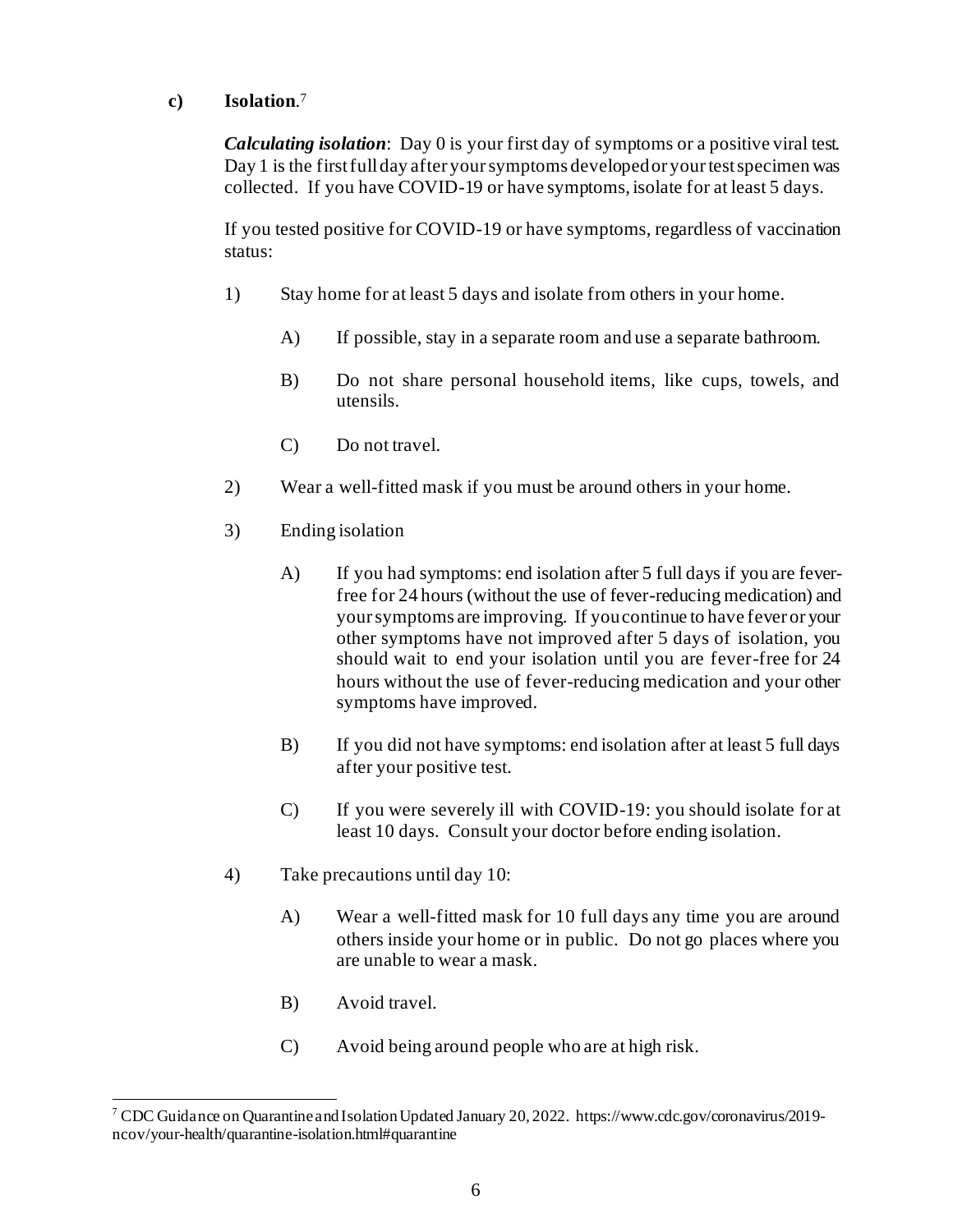### *Isolation in high-risk congregate settings<sup>8</sup>*

In certain high-risk congregate settings that have high risk of secondary transmission and where it is not feasible to cohort people (such as correctional and detention facilities, homeless shelters, and cruise ships), CDC recommends a 10 day isolation period for residents. During periods of critical staffing shortages, facilities may consider shortening the isolation period for staff to ensure continuity of operations. Decisions to shorten isolation in these settings should be made in consultation with state, local, tribal, or territorial health departments and should take into consideration the context and characteristics of the facility. CDC's settingspecific guidance provides additional recommendations for these settings.

### **d) IDPH and DCFS advise the following measures be taken:**

The Illinois Department of Public Health (IDPH) and DCFS strongly advise and recommend that all providers eliminate pre-admission testing requirements. Requiring pre-admission testing prevents the fluidity of movement of youth into residential and congregate care settings. A negative result for COVID-19 on preadmission testing creates a false sense of security*.* This has resulted in failure to follow appropriate quarantine recommendations, multiple preventable COVID-19 exposures, and has caused significant delays in transition of youth to less restrictive environments.

The residential/congregate care placement should communicate directly with youth for screening questions; it is best not to rely on second hand information.

- 1) Delay transfer if COVID symptoms are present.
- 2) Regional, unit and agency staff should prescreen for COVID-19 symptoms and possible exposure before in-person contacts.
	- Interview youth and caregiver for COVID-19 symptoms.
	- Delay in-person contact if symptoms are present.
- 3) Mask and practice infection control when transporting children and youth.
	- Youth and caseworker must wear a mask during the entire trip.
	- Masks must be worn appropriately covering both mouth and nose.

<sup>8</sup> CDC Guidance on Quarantine and Isolation Updated January 20, 2022. [https://www.cdc.gov/coronavirus/2019](https://www.cdc.gov/coronavirus/2019-ncov/your-health/quarantine-isolation.html#quarantine) [ncov/your-health/quarantine-isolation.html#quarantine](https://www.cdc.gov/coronavirus/2019-ncov/your-health/quarantine-isolation.html#quarantine)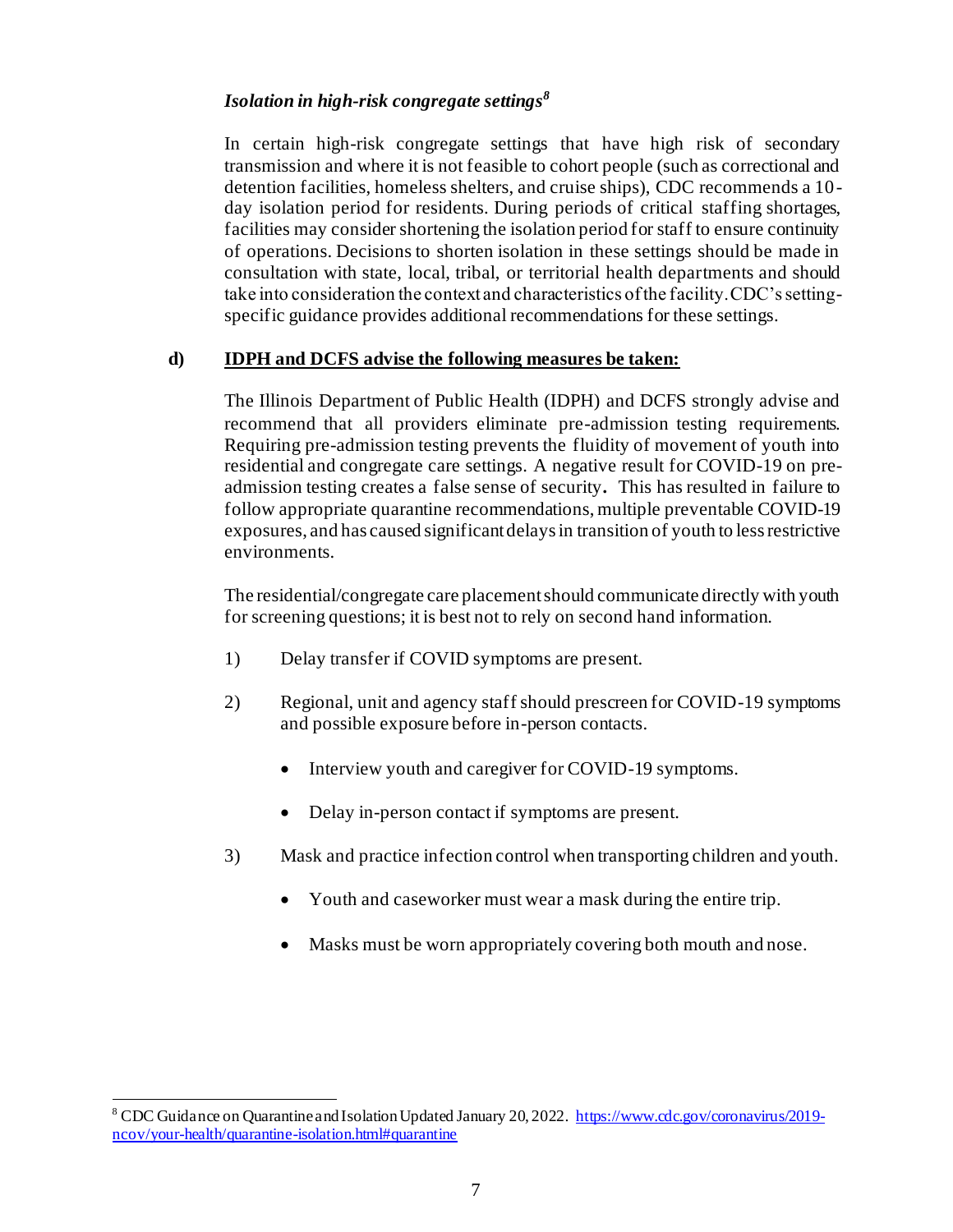- 4) Follow guidelines of IDPH with adherence to isolation or quarantine when advised.
	- Initiate appropriate COVID testing protocol, if asymptomatic testing is deemed necessary, after arrival to facility. If the test is positive, proceed with isolation per CDC protocol. For the initial precautions, providers should ensure:
		- o That youth is social distancing; and practicing good infection control
		- o When it is necessary to be in the presence of others the youth should wear a mask.
	- If prior to admission, during the interview process, a child or youth is exhibiting physical signs or symptoms of COVID-19 or has been in close contact*,* within **[6 feet of an infected person](https://www.cdc.gov/coronavirus/2019-ncov/prevent-getting-sick/social-distancing.html)** (laboratoryconfirmed or a clinical diagnosis) for a cumulative total of 15 minutes or more over a 24-hour period, the child or youth shall be quarantined for 10 days. Quarantine is not required after exposure to COVID-19 for: 1) individuals with up-to-date on COVID-19 vaccinations; or 2) individuals who have tested positive for COVID-19 in the previous 3 months.
	- Isolation separates sick people with a contagious disease from people who are not sick.
		- o Caregivers entering the room of an isolating person should continue to wear mask, gown and gloves.<sup>9</sup>
		- o These items should be removed at the door when exiting the room.
	- Quarantine separates and restricts the movement of people who were exposed to COVID-19 to determine whether they develop symptoms or test positive for the disease.
		- o Residents, known to be in close contact with a confirmed case, are restricted to their unit and monitored for symptoms.
		- o Staff should be designated to the effected unit and not float between units.<sup>10</sup>
		- o Only staff assigned to care for minors on the specific unit should be allowed to enter the unit.

<sup>&</sup>lt;sup>9</sup> Infection Control for Nursing Homes & Long-Term Care Facilities Updated September 10, 2021. <https://www.cdc.gov/coronavirus/2019-ncov/hcp/long-term-care.html>

 $^{10}$  Infection Control for Nursing Homes & Long-Term Care Facilities Updated September 10, 2021. https://www.cdc.gov/coronavirus/2019-ncov/hcp/long-term-care.html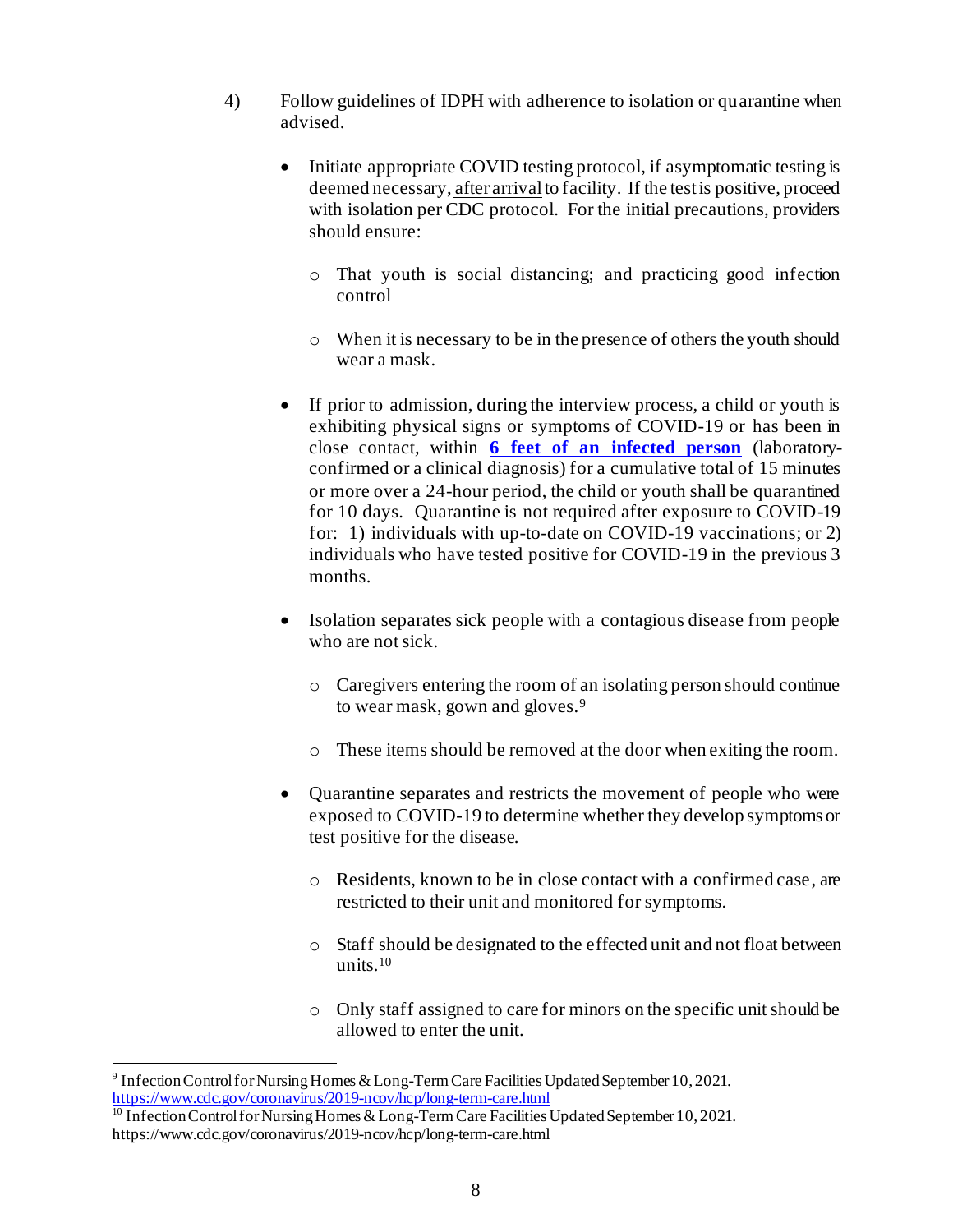- o All therapy interactions should be virtual while a unit is under quarantine as therapists frequently go to various units and or facilities.
- o Off unit school, routine healthcare, and any form of visitation must be rescheduled or completed virtually.
- o Every effort should be made to vaccinate youth 5 years or older and all staff against COVID-19.

### **VI. INSTRUCTIONS FOR SERVICE DELIVERY**

#### **a) In-person contact and visits.**

Child Protective Services investigative contacts shall continue to occur as required in Procedures 300.

For all levels of substitute care, intact family services, ILO/TLP and residential/congregate care, a minimum of one in-person contact must occur every 30 days. Direct service staff must ask all COVID-19 prescreening questions when scheduling and upon arrival at any in-person visits. For specialized foster care cases, in-person worker–child contacts shall occur a minimum of twice per month, along with one additional video conference contact, for a total of 3 worker-child contacts per month.

### 1) **Parent - Child Visitation**

In-person parent-child visitation shall occur weekly, as required by DCFS rules and procedures, when reunification is the permanency goal.

For medically complex and fragile children/youth, a medical professional shall be consulted to assess the well-being of the youth, and the arrangements before in-person weekly parent-child visit resume.

The location of parent-child visitation shall be determined by the agency or region, (home, DCFS offices, family environments, Purchase of Service Agency offices, or other community-based resources).

Unsupervised in-person visitation shall continue. Any considerations for modifications based on safety and well-being should be addressed in a formal Child and Family Team and documented with a Critical Decision case note. Administrative and legal consultation should be considered when warranted.

### 2) **Sibling Visits**

Sibling visits shall occur in-person, twice per month, as required by DCFS rules and procedures.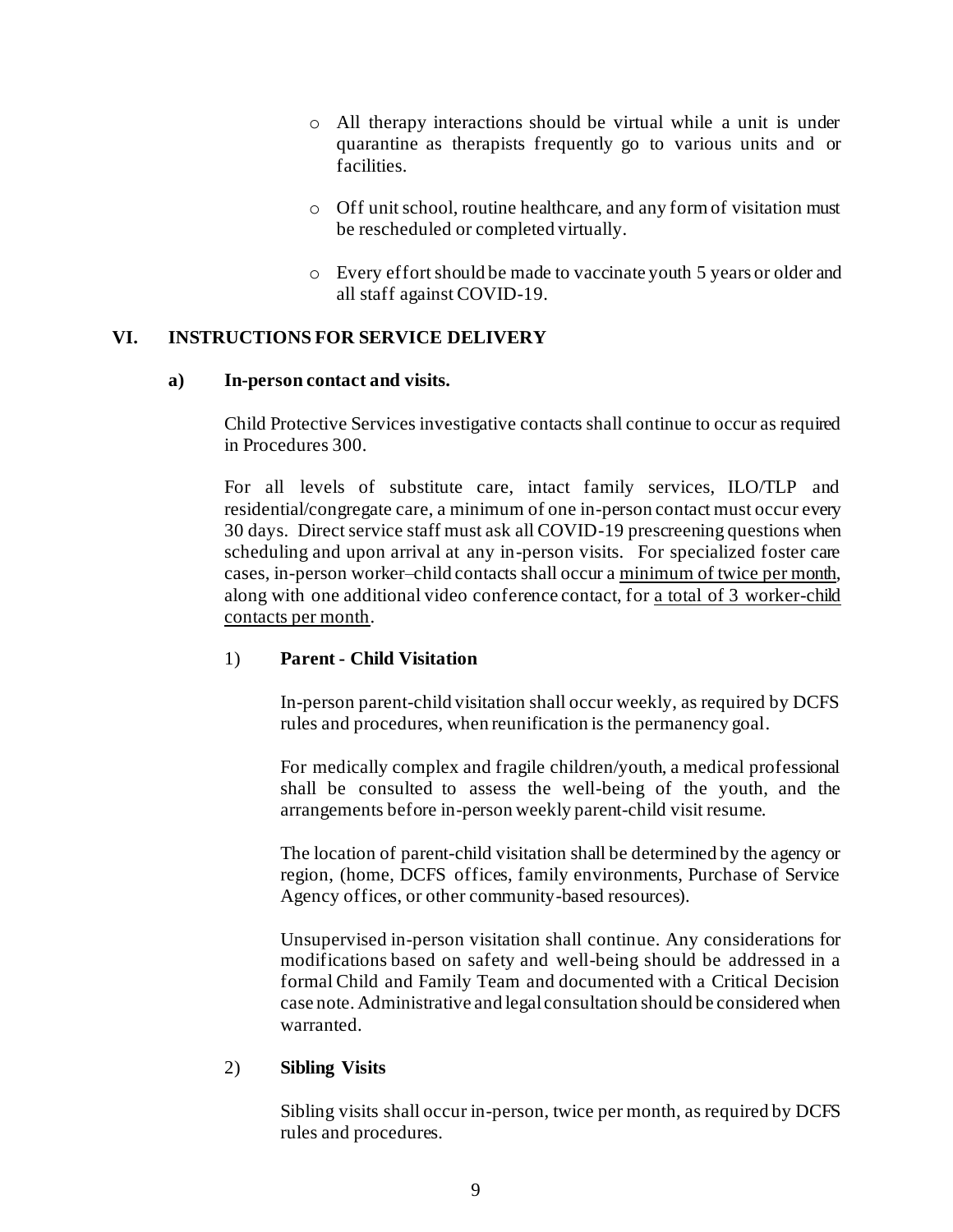#### 3) **Required Caseworker Contacts**

**With Youth in Substitute Care.** Permanency Workers shall continue to conduct at least one in-person visit with each child in substitute care every 30 days. Visitation should be increased when warranted.

**With Pregnant and Parenting Youth.** All visitation with pregnant and parenting youth in care shall occur as required by DCFS rules and procedures. A medical professional shall be consulted as needed.

**With Parents.** For families with children residing in the home, worker – parent visitation shall occur in-person at least every 30 days and as required by DCFS rules and procedures. Permanency Workers shall ensure that children who reside in the home are seen in-person and separately during these visits. Visitation can be increased when warranted.

When there are no children residing in home of parent, monthly workerparent visits shall continue to be in-person.

**With Unlicensed Relatives.** Unlicensed HMR/Fictive Kin foster care shall have two in-person visits per month as required by DCFS rules and procedures.

**With Youth in Specialized Foster Care.** On an interim basis; at minimum, Specialized Foster Care client contact shall be: two in-person worker-child contacts monthly when there are no safety issues present. A required third monthly contact can be completed using video conferencing. All contacts must be documented in SACWIS. If there are safety concerns, there is an expectation that all three-monthly contacts occur in-person .

**Licensing Staff Visits (Foster Family Homes and Congregate Care).** Inperson visits shall be conducted as required in the applicable DCFS licensing rules.

#### **With Youth in Congregate Care Facilities.**

- A) Residential monitors will conduct at least one unannounced on -site observation monthly to the congregate care facility as safety and risk factors allow.
- B) Permanency staff will conduct monthly in-person visitation and contact the Residential/Congregate Care facilities by phone or email prior to visitation to inquire regarding their ability to host in-person visits. If the facility cannot allow in-person visitation due to COVID-19 mitigation measures, permanency staff will document this information in a case note and shift their visitation to virtual until the medical concern has been mitigated.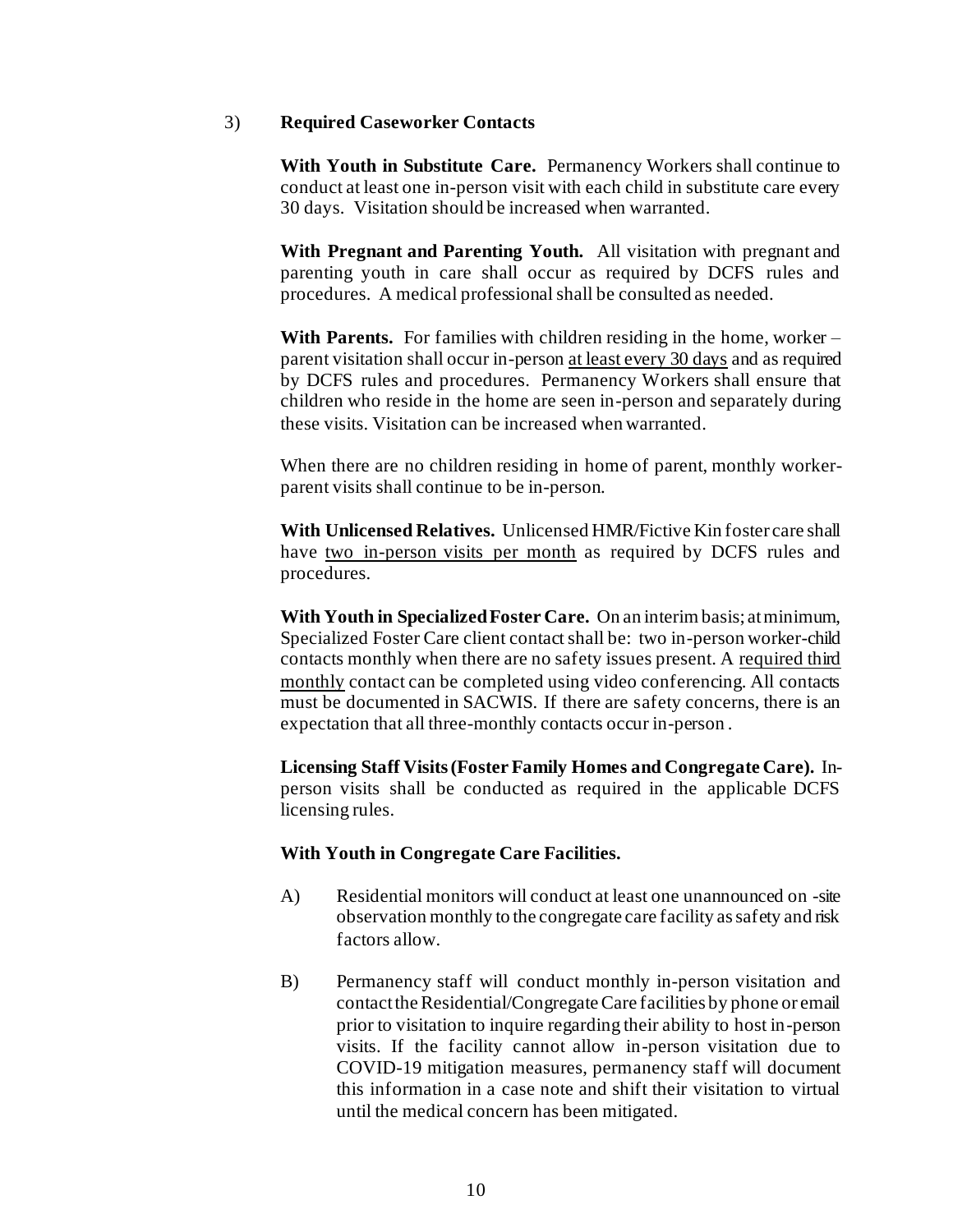- C) While concurrently adhering to the IDPH Long-Term Care Facilities Guidelines and DCFS requirements; in-person family visitation will be at the discretion of the residential/congregate provider and done in collaboration with DCFS Residential monitoring while considering individualized health and safety factors such as:
	- IDPH and CDC guidelines during the duration of in-person contact;
	- Underlying health conditions of the youth and family or residents within the facility;
	- Other youth in the residential/congregate care setting who have tested positive with COVID-19 or who have been exposed to someone who tested positive with COVID-19.
- D) Permanency Workers are encouraged to supplement in-person contacts with video conferencing as it has been demonstrated that, during peak pandemic periods, these youth benefited from the increased contact with their Permanency Workers.

### 4) **Reunification Services**

As it relates to Reunification/After Care; in-person contact and services shall continue as required by DCFS rules and procedures.

# 5) **Child Welfare Services Referrals (CWS)**

CWS referrals/intake evaluations shall be assigned to a caseworker within 24 hours. The assigned caseworker shall conduct an in-person visit with the children and family within 48 hours, but no later than 5 working days, of assignment, to assess the safety of the children and service need.

### 6) **Intact Family Services**

All in-person contacts and services shall occur as required by DCFS rules and procedures or as required by court order.

In-person contact shall occur during joint initiation of new investigations, in coordination with the Child Protection Specialist/Supervisor.

### 7) **Child Protection Services**

All investigations, case handoffs, court referrals and services shall occur as required by DCFS rules and procedures.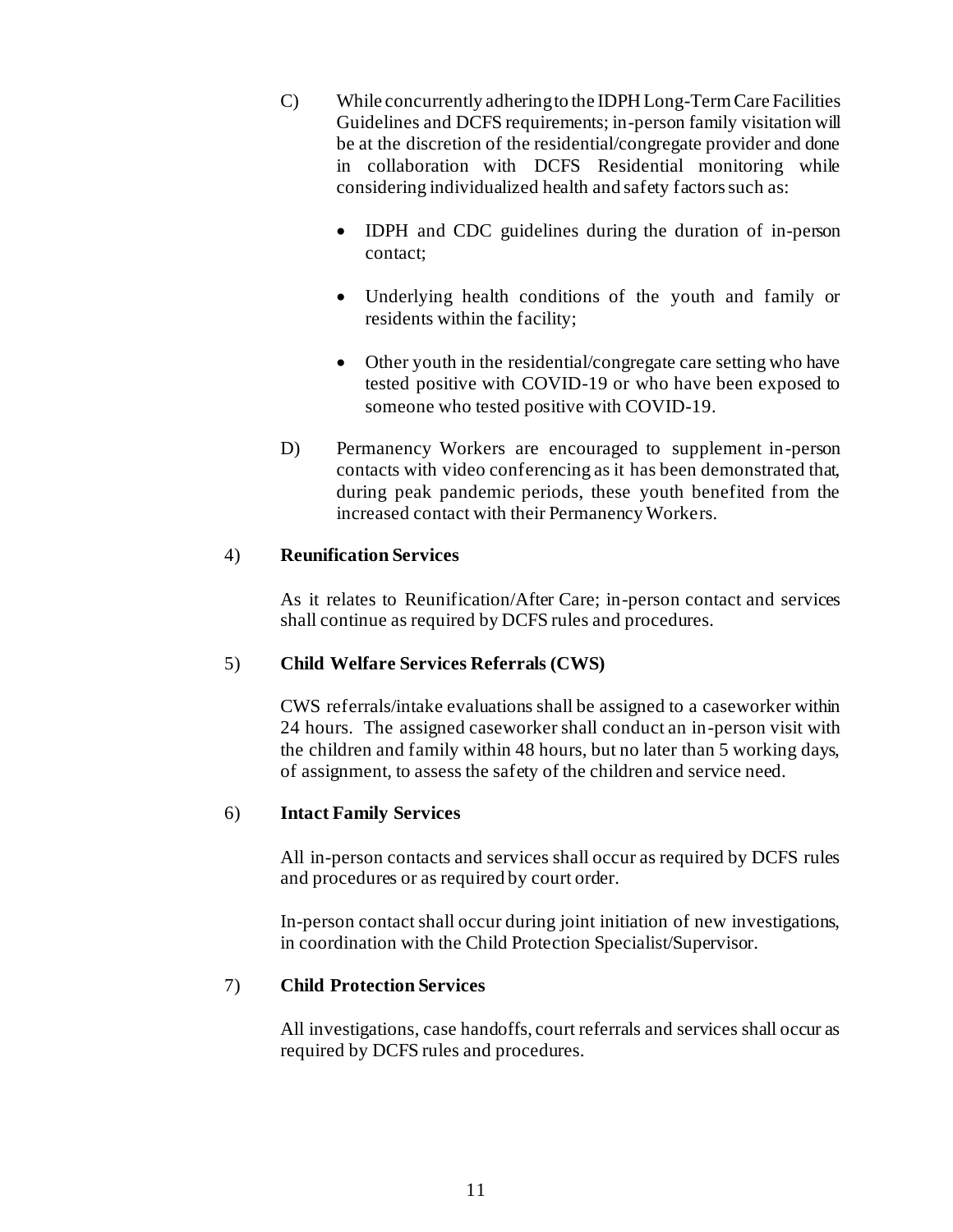# **b) Video Conferencing Use Guidance.**

- 1) Video conferencing can be used as an alternative to in-person ACR, CIPP, Countdown to 21 or clinical staffing's when its clinically appropriate and applicable. When used; there must be strict adherence to HIPAA guidelines and attention to the privacy of our youth and parents. **Additionally, in all instances, youth must have an assigned caseworker or support (caregiver, treatment provider, therapist, etc.) present with them during a video meeting.**
- 2) **Video conferencing cannot be utilized in the place of required in-person contact.**
- 3) Video conferencing can be used to allow additional contacts with a youth in a congregate care setting, foster/relative home placement or with a parent or caregiver. **Video conferencing does not replace, and cannot be used as a substitute for, a required in-person contact.**
- 4) Child and Family Team Meetings are recommended to be in-person, when applicable. Consideration should be given for the preference of the family's team members when deciding whether to conduct the CFTM in-person or virtually. The caseworker shall document this decision in a case note.

# **c) On-Site Visitation Plans for Youth in Congregate Care Settings**

Any revisions to On-Site Visitation Plans must be submitted to the agency's Residential Monitor for review and approval. This plan should be shared with internal and external DCFS stakeholders (i.e., caseworker/supervisors, DCFS licensing, GAL/CASA) and should be adjusted as Public Health guidance continues to evolve.

# **Agency On-Site Visitation Plans are required to include the following components:**

- 1) Specific protocols and requirements for visitors, youth and staff
	- Universal masking
	- Environmental cleaning procedures
	- Hand hygiene and availability of hand sanitizer
	- Staff training requirements and social distancing expectations
- 2) Scheduling of visits and screening procedures
	- Youth, families and DCFS/POS staff should be notified that visitation is offered, the hours of visitation and how to schedule visitation during conversations with family or during a CFTM.
	- Youth and visitors should be informed of safety expectations during visits (i.e., use of PPE, social distancing) as part of the scheduling process and provided with educational materials as needed.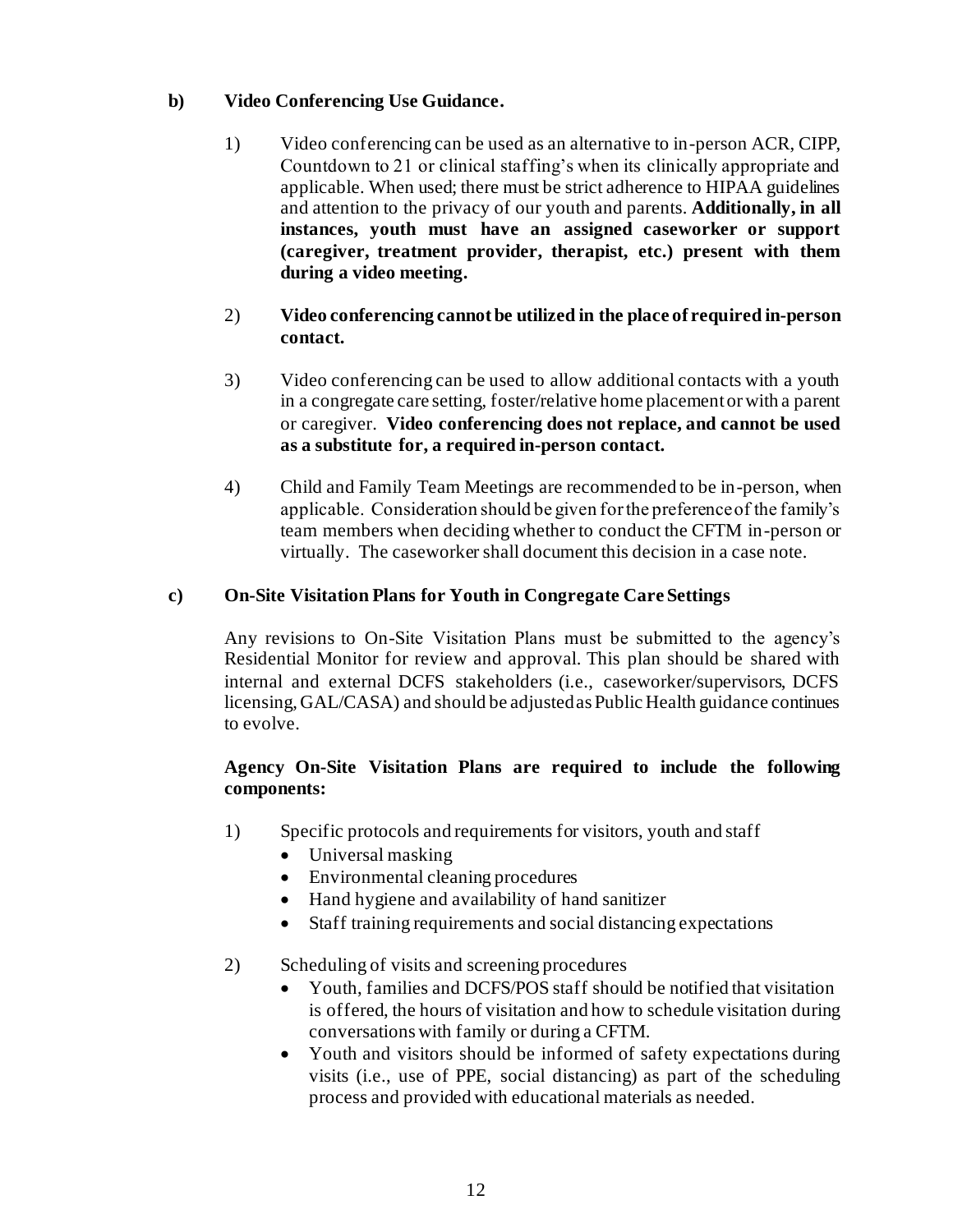- Screening procedures for visitors and youth should be detailed and may include screening at the time of scheduling as well as immediately prior to the visit.
- At the time of the visit, check-in procedures should include required infection control procedures (i.e., hand washing and sanitation) be completed. Creation of screening/sanitation stations and identification of single points of entry are recommended.
- 3) The location of visitation spaces
	- Outside spaces for visitation that include comfortable accommodations (appropriate seating, shaded areas, etc.) and allow for social distancing are minimally required.
	- Agencies should consider providing "clean" spaces designated inside the facility for visitation that can be easily accessed by visitors and disinfected after each use. Agencies should post signage for what the "clean" space should be used for (i.e., doffing PPE, disposing of items used during the visit, etc.).
	- Signage to promote safe visitation should be posted.
- 4) Length and frequency of visits
- 5) The number of visitors and ages of visitors permitted at any one time
- 6) Supervision of visits
	- The plan should indicate staff who will be available to supervise, when applicable. When visits do not need to be directly supervised, the plan should indicate staff who will provide oversight and be available to aid youth and visitors.
	- The plan should indicate how private visits with legal caseworkers/supervisors and monitors will be completed.
- 7) Written protocols regarding food/meals during visits, if applicable
	- If food/meals are allowed, your plan should address the use of disposable utensils, which should be disposed of in the "clean" space afterwards.
	- Clearly identifying any prohibitions to food/meals such as not sharing small bites or bringing birthday cake and candles.
	- Stressing the use of universal masking while serving food and maintaining social distancing.
- 8) Planning for activities during visits
	- Clearly articulate what can and cannot be brought to the visit.
- 9) Conditions under which visits will be cancelled or postponed if someone displays or reports symptoms.
	- Indicate if visits will be conducted or limited if the program is experiencing a COVID-19 outbreak.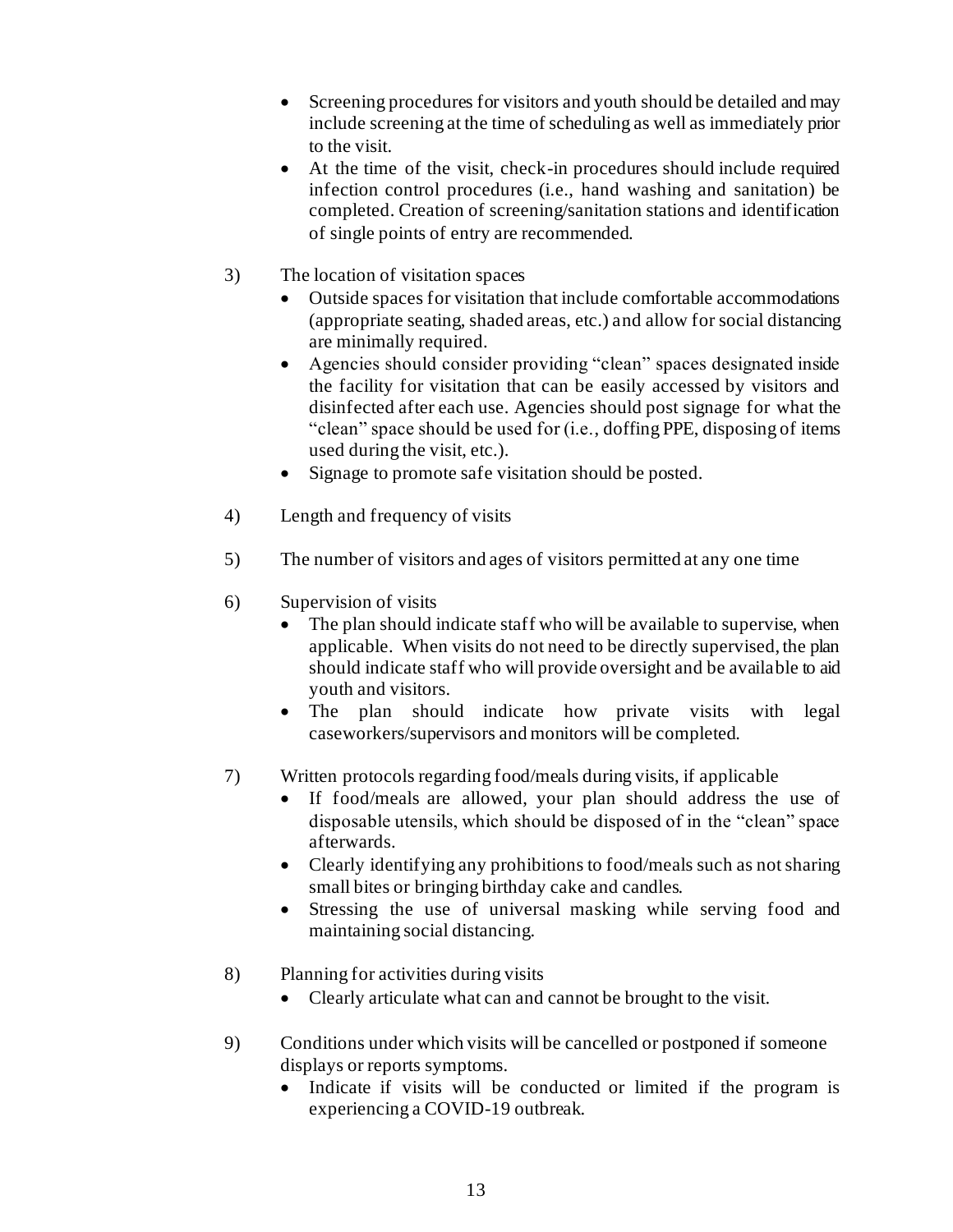- 10) Procedures for sanitizing visitation spaces after each use
- 11) Expectations for follow-up reporting by visitors of COVID-19 symptoms or infection
	- Visitors should report COVID-19 symptoms that developed after the visit (including timeframe) to the agency.
	- The agency should follow its standard operating procedures to determine exposure and consult with nursing or the Medical Director, and the local Public Health Department.

### **d) Off-Site Visitation Guidance for Youth in Congregate Care Settings**

Off-site visits continue to be allowed for youth who are able to have supervised, unsupervised, and overnight visitation as well as for those who require transitional visits to facilitate moving from residential and group home programs to home-based discharge living arrangements (i.e., home of parent, foster care, TLP) and congregate care discharge living arrangements (i.e., TLP, CILA, group home, residential program). Visitation guidelines may be adjusted in accordance to mitigation efforts in response to community-based and or specific facility transmission rates. ACFTM should be convened prior to any visitation to ensure expectations and rules are clear.

For any type of off-site visitation individualized planning with the youth's child and family team should occur prior to the visitation. Prior to any off-site visitation, youth and all visitation participants should be screened for symptoms and exposure one day before a scheduled face-to-face visit and on the day of the visit. If anyone reports symptoms or close contact during screening, the visit should be postponed. Screening questions include:

- Within the last 14 days, have you or anyone in your home (or congregate care program) experienced symptoms: loss of sense of taste or smell, headache, sore throat, body aches, coughing, shortness of breath, nausea/vomiting, diarrhea or a fever of 100.4˚ F or higher?
- Within the last 14 days, have you or anyone in your home (or congregate care program) been in close contact (closer than 6 feet for at least 15 minutes without use of a face covering) with someone confirmed to have COVID-19?

Frequent check-in meetings during visits (especially extended visitation) are required to regularly assess the health status of the youth and all visitation participants (e.g., household members, staff/youth in the congregate care program), compliance with safety rules, overall stability, challenges, etc.

In the event the youth or visitation participants report COVID-19 symptoms or exposure to a close contact during an extended visit, the youth's planning team should immediately be notified and a staffing should be completed to determine next steps (e.g., isolation or quarantine at the current location or the residential/group home, complete testing, implementation of additional safety rules). The planning team should debrief following visitation to determine if the visitation plan should be revised or updated.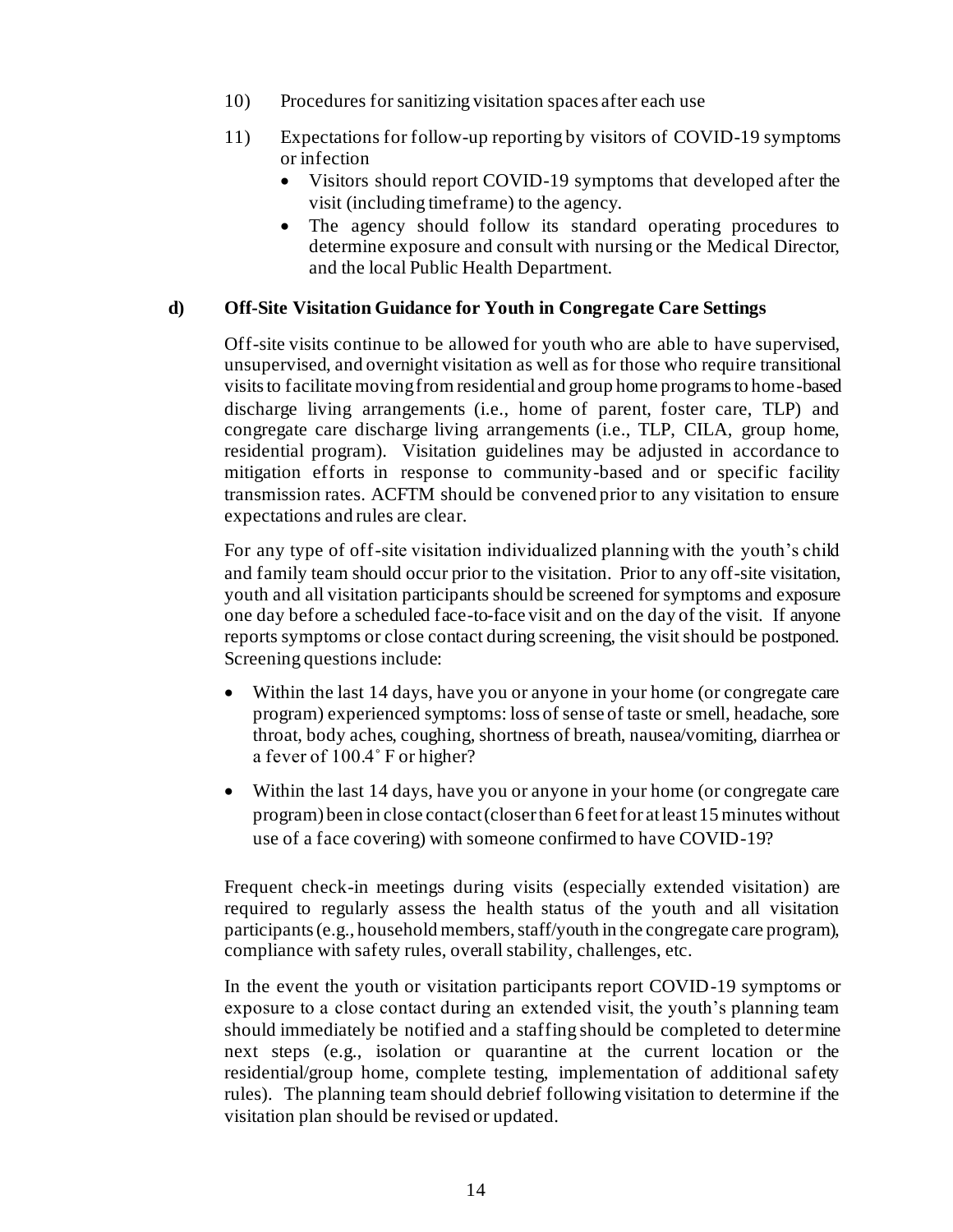# **Overnight Visitation**

Overnight and extended visits to a home-based living arrangement will be permitted if household members being visited have agreed, in advance, to abide by the CDC safety measures as recommended by IDPH to reduce exposure to COVID-19. Visits may be put on hold only if there are concerns about possible COVID-19 exposure for the youth or their visiting resource. Additionally, household members shall acknowledge that they do not have known exposure to COVID-19 or symptoms of COVID-19 or have received a negative test result since their last known exposure.

Unsupervised visits will be limited to the home or future residence of the youth. The youth and family must practice the following safety measures:

- 1) The residential program staff will review COVID-19 safety guidelines with the visiting resource while the youth is at home.
- 2) Visiting resources should immediately report to the agency any COVID-19 symptoms that developed after the visit.
- 3) While on the visit, the youth and family should follow all applicable IDPH and CDC guidelines while participating in community activities or visiting indoor public places.
- 4) If a positive case is confirmed at the residential program or during the visit staff will hold a staffing within 24 hours to determine best approach to ensure safety and follow the guidance of the agency's medical director and/or nursing staff, IDPH and DCFS Chief Nurse.
- 5) If a youth tests positive, the youth's CFT shall convene a meeting to determine if the youth will quarantine at the visiting resource's home so as not to hinder the transition process. If the visiting resource is not in support of that option, all visits shall cease and the CFT shall re-evaluate the timeline for visitation or transition.
- 6) Return Expectations from Off-Campus Visits:
	- The youth will be expected to change clothes, wash hands, and get temperature checked before returning to their unit.
	- Youth will need to be under close observation and the agency must implement infection control measures such as social distancing, wearing a mask, stringent hand hygiene and environmental cleaning in addition to monitoring for symptoms.

# **Transitional Visitation**

The youth's CFT, including representatives of the residential/group home program, are responsible for completing transition planning to adequately prepare the youth and caregiver for discharge and promoting safe visitation. If a CFT for the youth/family has not been established, the residential services team (including the youth, DCFS/POS caseworker/ supervisor, GAL/CASA, and other individuals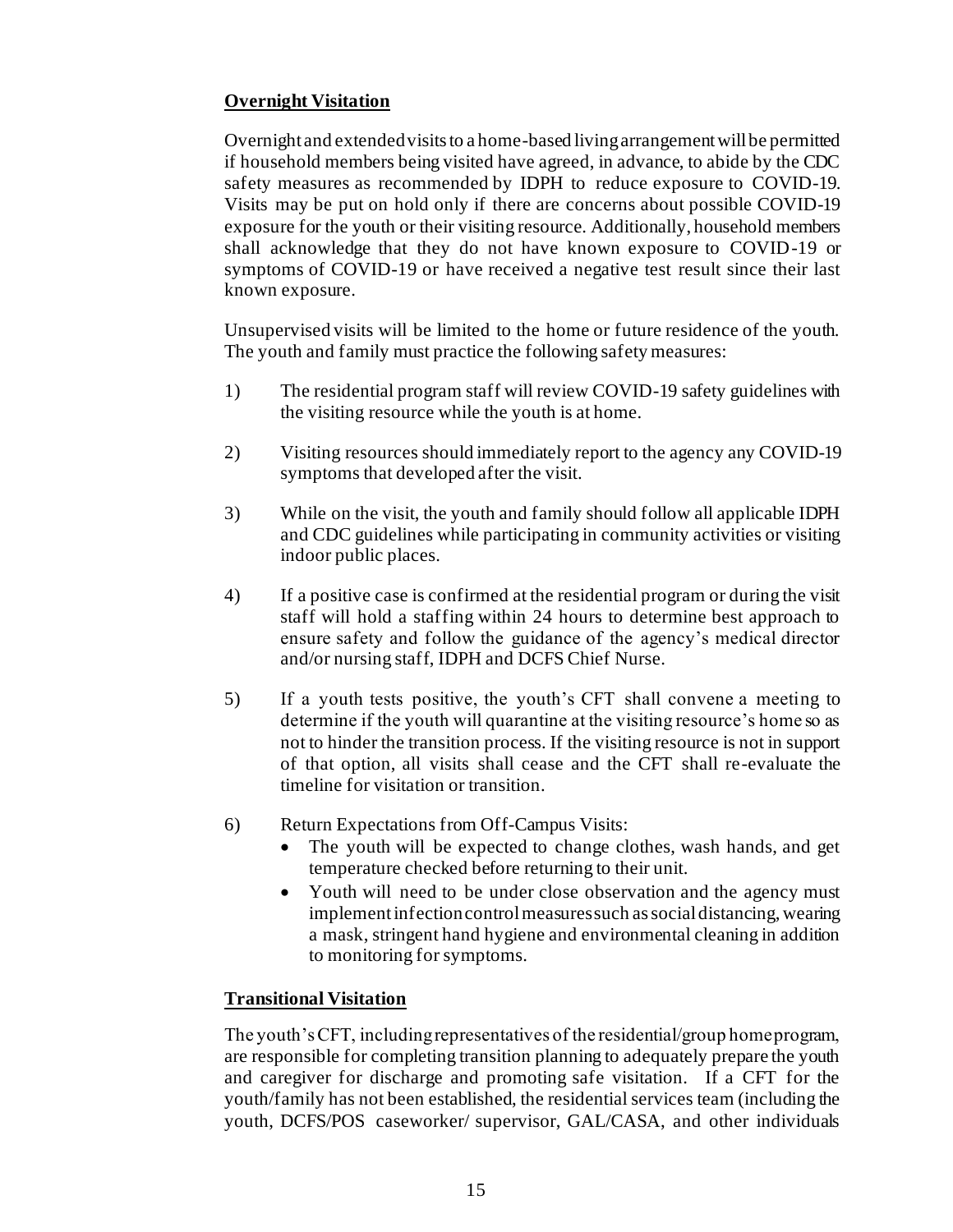supportive of the youth) should complete transition planning in collaboration with the caregiver (or congregate care provider staff). If the youth's case will be transferred upon discharge from the residential and group home program, the receiving caseworker and supervisor should also participate in planning.

- 1) The following issues should be addressed by the youth's team when completing planning for transitional visitation:
	- The number of visits and duration by type of visit
	- Risks to safe visitation and mitigation strategies
	- Agreed-upon safety rules
	- Transportation to, from and during visits when applicable.
	- Safety supplies (i.e., face coverings, hand sanitizer, disinfecting cleaning products) required by the youth and individuals in the homebased environment.
	- Check-in requirements during extended visitation (including who will check in, how frequently, and issues to discuss).
	- Additional supports provided during extended visitation by different team members.
- 2) The type, frequency and duration of visitation should be tailored to meet the needs of the youth and caregiver (or congregate care provider) while minimizing the risk of COVID-19 exposure.
	- Remote technology and short visits that include social distancing/face coverings/disinfection should initially be conducted to allow the youth and caregiver (or congregate care provider) to get to know each other and develop rapport.
	- The team should consider planning extended visitation to minimize the youth moving back and forth between the current residential /group home program and the discharge living arrangement. The timeframe for extended visits may range from 3 to 30 days. In some situations, the planning team may determine youth should be discharged to the discharge living arrangement at the end of the extended visitation period to minimize health risks.
	- All decision making for transitional visitation should be consistent with existing court mandates regarding visitation. When the level of supervision for visitation is at the discretion of the legal case worker, the team should conduct ongoing safety and risk assessment activities to ensure the level of supervision required during visits progresses through the stages (i.e., supervised, unsupervised, overnight, extended) as expeditiously as possible. The planning team should consider including unannounced virtual check-in meetings and supports provided by the team members in the visitation plan when moving to unsupervised, overnight or extended visitation.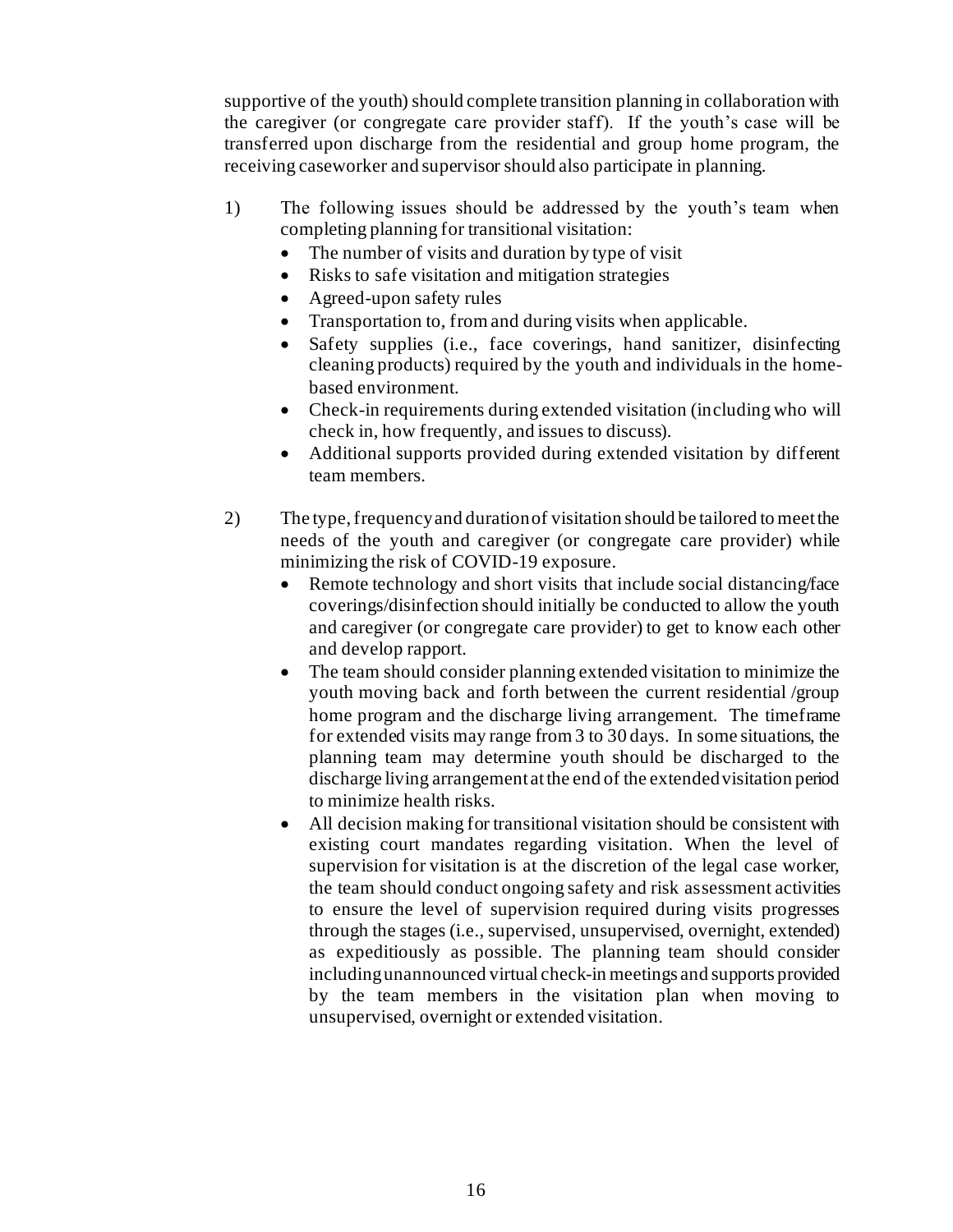- 3) The planning team should assess risks to safe visitation within the environment of both the residential/group home and targeted discharge living arrangement.
	- Risks within the youth's current residential/group environment include a COVID-19 outbreak within the last 28 days. The team should consider the number of youth and staff with positive test results, the timeframe since a youth or staff had a positive test result, and the infection control and transmission-based procedures implemented by residential/group home program. When there is not a current outbreak, additional risks to safe visitation include reports by youth or staff of close contacts with COVID-19 positive persons and youth or staff under quarantine.
	- When the targeted discharge living arrangement is home-based, risks to safe visitation include whether a household member tested positive for COVID-19, recent close contact by a household member with someone who is COVID-19 positive, potential exposure risks of household members due to their activities and work within the community, and safety precautions observed by all household members. The team should also determine if older adults and/or people who have severe underlying medical conditions are sharing the home.
	- When the targeted discharge living arrangement is congregate care, risks to be assessed by the team are similar to risks within the youth's current residential or group home environment regarding a recent COVID-19 outbreak and the impact on youth and staff as well as exposure concerns.
	- Strategies to mitigate the identified risks should be incorporated into the visitation planning. Such strategies may include but are not limited to delaying in-person or overnight visits until there are no potential exposure concerns and developing safety rules to which all visit participants agree.
- 4) Written action plan tasks necessary to complete transitional visits should be communicated to all team members and visit participants. When the CFT leads visitation planning efforts, the DCFS/POS case worker is responsible for communicating action plan tasks. Otherwise, the residential or group home program is responsible for communicating the action plan tasks.

# **e) Visitation for Medically Complex Youth**

Visitation for children with complex medical issues may occur after a CFTM is convened and should include a healthcare provider, medical professional or designee who is knowledgeable about the child's medical condition and can provide a medical opinion as to the safety of the child participating in the family visitation. If no healthcare provider or designee is available to participate in the CFTM after several planned attempts by the caseworker, then a CFS 531 can be completed for DCFS nursing to provide input. Following the medical opinion, if the team decides it is in the best interest of the child to hold **in-person** worker, parent, family and child visitation, the caseworker shall consult with their supervisor, document the critical decision to hold visitation if determined appropriate, and draft a new visiting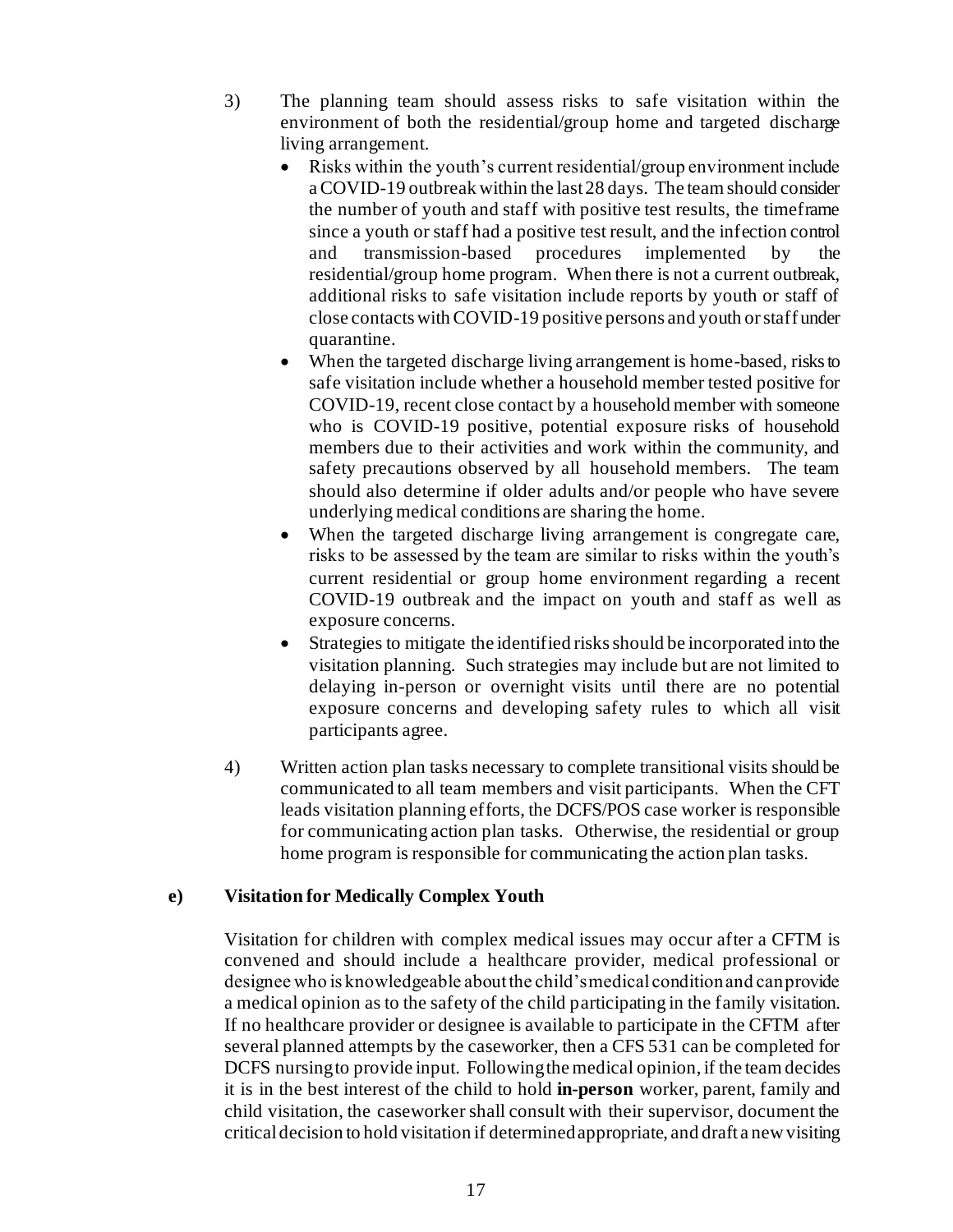plan that outlines guidance or instructions for implementation on an individual case-by-case basis and for each child's unique circumstance. The CFT shall also consider medical issues of family members and caregivers when making decisions about in-person visitation.

Children with Medically Complex diagnosis include **but are not limited to**:

Chronic Lung Disease: Receiving supplemental oxygen within the last 6 months Tracheostomy Ventilator or other respiratory support (e.g. BiPAP) Cystic fibrosis Restrictive lung disease (Exclude asthma unless diagnosed with severe persistent asthma)

Neuromuscular Disease: Non-ambulatory cerebral palsy Muscular dystrophy or other neurodegenerative disorders Dysphasia or aspiration (youth with G tube or GJ tube and unable to take regular oral feedings)

Cardiac Disease:

Congenital heart disease (unless corrected and no longer following with cardiology) Cardiomyopathy or other acquired heart disease managed by a cardiologist (Exclude otherwise healthy youth with "heart murmurs")

Immune Suppression: Cancer or other condition treated with chemotherapy HIV/AIDS Immunosuppressive treatment (rheumatologic disorders, chronic systemic steroids) Transplant recipients or those awaiting transplant Kidney failure/dialysis

Other:

Youth with other chronic conditions deemed at increased risk of COVID-19 complication by their medical provider

# **f) DCFS/POS Staff, Vendors, GAL/CASA Visitation**

Prior to any in-person visitation with youth in a DCFS Licensed Child Care Institutions, Group Homes and ILO/TLP contact must be made with the facility and visitation must be scheduled with the facility. The facility will be responsible for sharing their On-Site Visitation Plan and provide any educational information that accompanies this plan. The planning for on-site visits with youth should occur during CFTM or other appropriate planning meetings.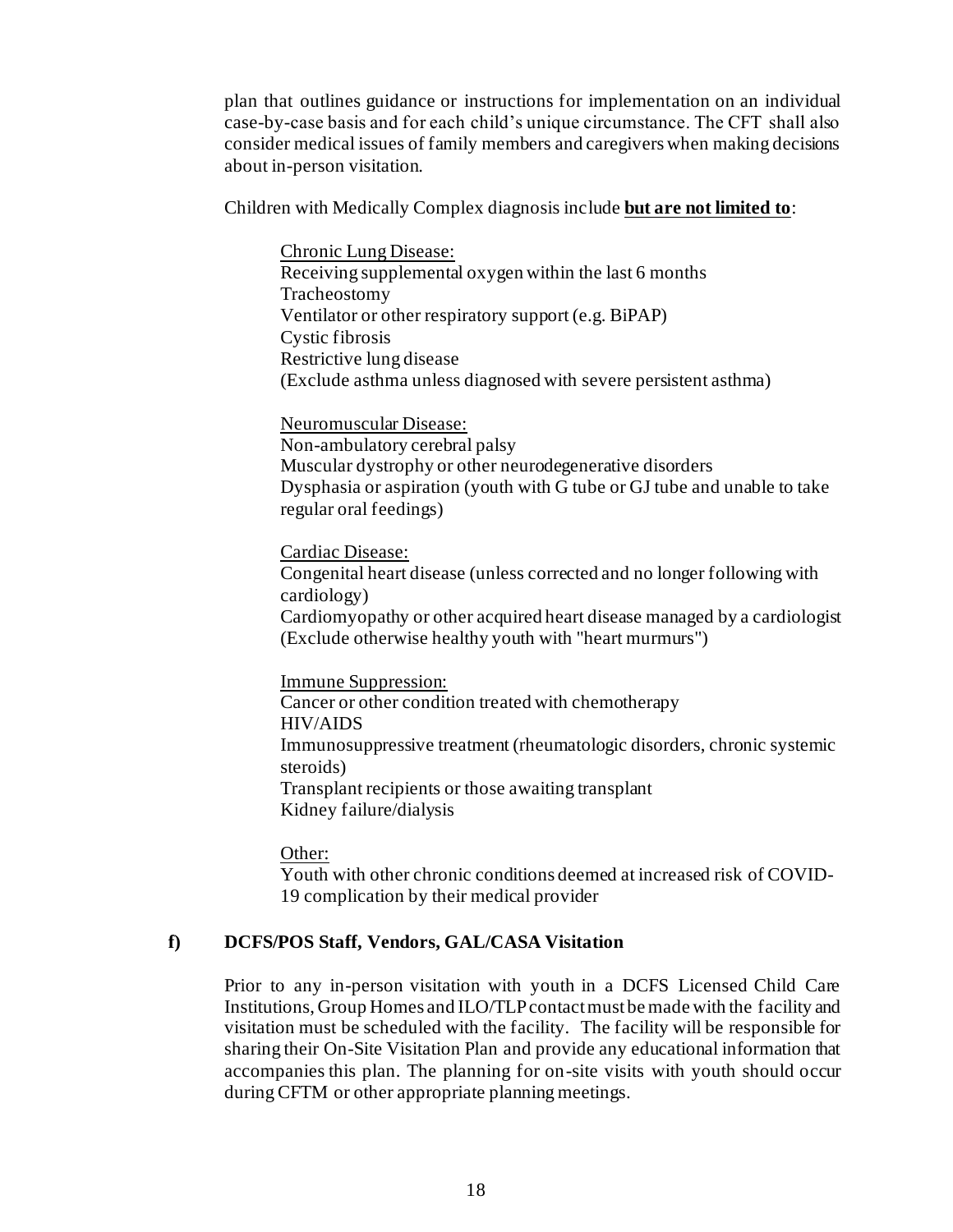The following must be adhered to:

- 1) All staff must abide by each agency's On-Site Visitation Plan which will include, at a minimum, use of universal masking, social distancing, use of designated visit spaces, time length of visitation, bringing in of food or outside items, number of visitors allowed per youth/visit and change/cancellation procedures.
- 2) All visitors should supply their own personal face covering and face covering must be worn over mouth and nose during the duration of the visit in the facility and while with the youth. This is to include any visitation occurring in outside spaces. The facility should have masks available should visitors not have their own face covering.
- 3) All visitors must cooperate with any pre-screening and screening procedures and answer the universal questions consistent with the facilities' On-Site Visitation Plan. No visit should be scheduled if yes is answered to any pre-screening questions outlined in the earlier part of this document.
- 4) All visitors must cooperate with the agencies' check-in and check-out procedures as outlined in the agencies' On-Site Visitation Plan.
- 5) All visitors should practice hand hygiene prior to, during and after each visit by washing hands with soap and water for 20 seconds or using hand sanitizer. All visitors should refrain from touching their face during the scheduled visit.
- 6) No cross-visitation (visiting among the youth's peers within the facility) should occur during the scheduled visit. Visitation should be limited to the participants planned for in the original scheduled visit.
- 7) All visitors should be alert for symptoms. Watch for fever, cough, shortness of breath, loss of taste or smell or other symptoms of COVID-19. Visitors must report COVID-19 symptoms that developed after the visit (including timeframe) to the agency.

# **VII. RESOURCES**

Direct service staff are urged to follow IDPH and CDC guidelines in all activities. CDC and IDPH guidances are available on these websites:

IDPH COVID-19 Guidanc[e https://dph.illinois.gov/covid19/community-guidance.html](https://dph.illinois.gov/covid19/community-guidance.html)

CDC COVID-19 Quarantine and Isolation[, https://www.cdc.gov/coronavirus/2019](https://www.cdc.gov/coronavirus/2019-ncov/your-health/quarantine-isolation.html) [ncov/your-health/quarantine-isolation.html](https://www.cdc.gov/coronavirus/2019-ncov/your-health/quarantine-isolation.html)

CDC What's New & Updated[, https://www.cdc.gov/coronavirus/2019-ncov/whats-new](https://www.cdc.gov/coronavirus/2019-ncov/whats-new-all.html)[all.html](https://www.cdc.gov/coronavirus/2019-ncov/whats-new-all.html)